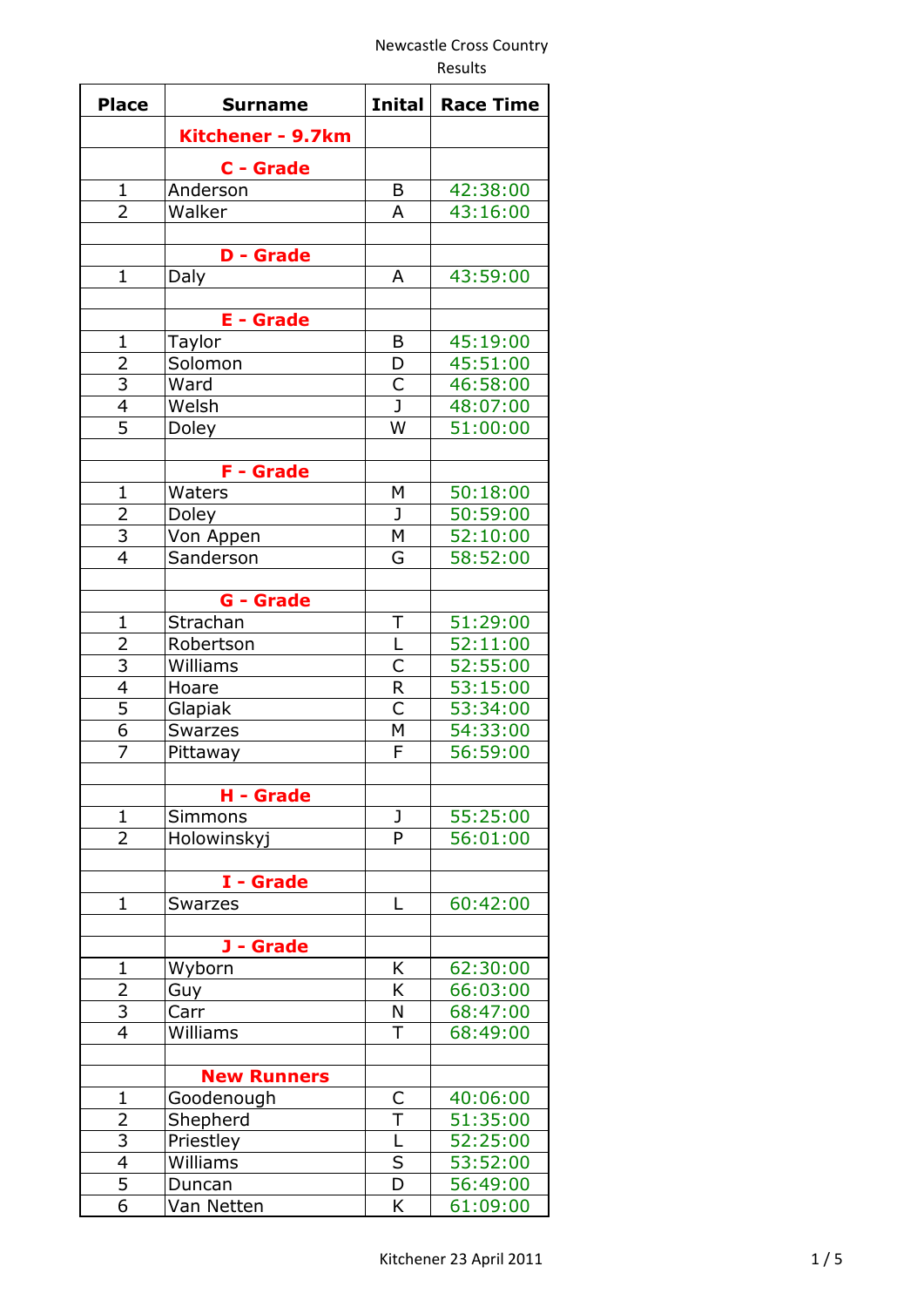| <b>Place</b>   | <b>Surname</b>                        | <b>Inital</b>           | <b>Race Time</b> |
|----------------|---------------------------------------|-------------------------|------------------|
|                |                                       |                         |                  |
|                | Kitchener - 4.8km<br><b>B</b> - Grade |                         |                  |
| $\mathbf{1}$   | Moore                                 | L                       | 20:26:00         |
|                |                                       |                         |                  |
|                | C - Grade                             |                         |                  |
| $\overline{1}$ | Dawson                                | L                       | 19:18:00         |
|                | Galbraith                             |                         | 21:42:00         |
| $rac{2}{3}$    | Moore                                 | $\frac{C}{S}$           | 22:03:00         |
|                |                                       |                         |                  |
|                | <b>Grade</b><br>D -                   |                         |                  |
| $\mathbf{1}$   | Maxwell                               | J                       | 19:47:00         |
| $\overline{2}$ | <b>Boyce</b>                          | J                       | 20:33:00         |
|                |                                       |                         |                  |
|                | <b>E</b> - Grade                      |                         |                  |
| $\mathbf{1}$   | Dawson                                | D                       | 21:11:00         |
|                | Pettigrew                             | I                       | 21:34:00         |
| $\frac{2}{3}$  | Muir                                  | N                       | 22:30:00         |
| $\overline{4}$ | Kelly-Moore                           | Н                       | 23:44:00         |
|                |                                       |                         |                  |
|                | <b>F</b> - Grade                      |                         |                  |
| $\mathbf 1$    | Matthews                              | С                       | 23:40:00         |
| $\overline{2}$ | Frame                                 | $\overline{R}$          | 23:52:00         |
| $\overline{3}$ | Gulliver                              | $\overline{\mathsf{s}}$ | 32:32:00         |
|                |                                       |                         |                  |
|                | G - Grade                             |                         |                  |
| 1              | Fletcher                              | K                       | 23:58:00         |
| $\overline{2}$ | Reid                                  | G                       | 23:59:00         |
| $\frac{3}{4}$  | Kavur                                 | M                       | 24:16:00         |
|                | Curtis                                | R                       | 24:28:00         |
| $\overline{5}$ | Goodhew                               | F                       | 25:00:00         |
| 6              | <b>Jefferson</b>                      | Η                       | 27:26:00         |
|                | H - Grade                             |                         |                  |
| $\overline{1}$ | Puller                                | D                       | 26:04:00         |
| 2              | <b>Brown</b>                          | E                       | 27:16:00         |
|                |                                       |                         |                  |
|                | I - Grade                             |                         |                  |
| $\mathbf 1$    | Pryor                                 | S                       | 26:25:00         |
| 2              | <b>Birch</b>                          | $\overline{\mathsf{J}}$ | 26:31:00         |
| $\overline{3}$ | Carver                                | $\overline{\mathsf{s}}$ | 26:50:00         |
| $\overline{4}$ | Thomas                                | $\overline{\mathsf{v}}$ | 27:25:00         |
| $\overline{5}$ | Taylor                                | R                       | 28:06:00         |
| $\overline{6}$ | Jefferson                             | A                       | 28:28:00         |
| 7              | Greaves                               | M                       | 28:38:00         |
| 8              | Curryer                               | N                       | 32:36:00         |
|                |                                       |                         |                  |
|                | J - Grade                             |                         |                  |
| $\mathbf{1}$   | Robertson                             | N                       | 29:56:00         |
| $\overline{2}$ | Lilley                                | D                       | 32:30:00         |
| $\overline{3}$ | <b>Beisty</b>                         | J                       | 33:36:00         |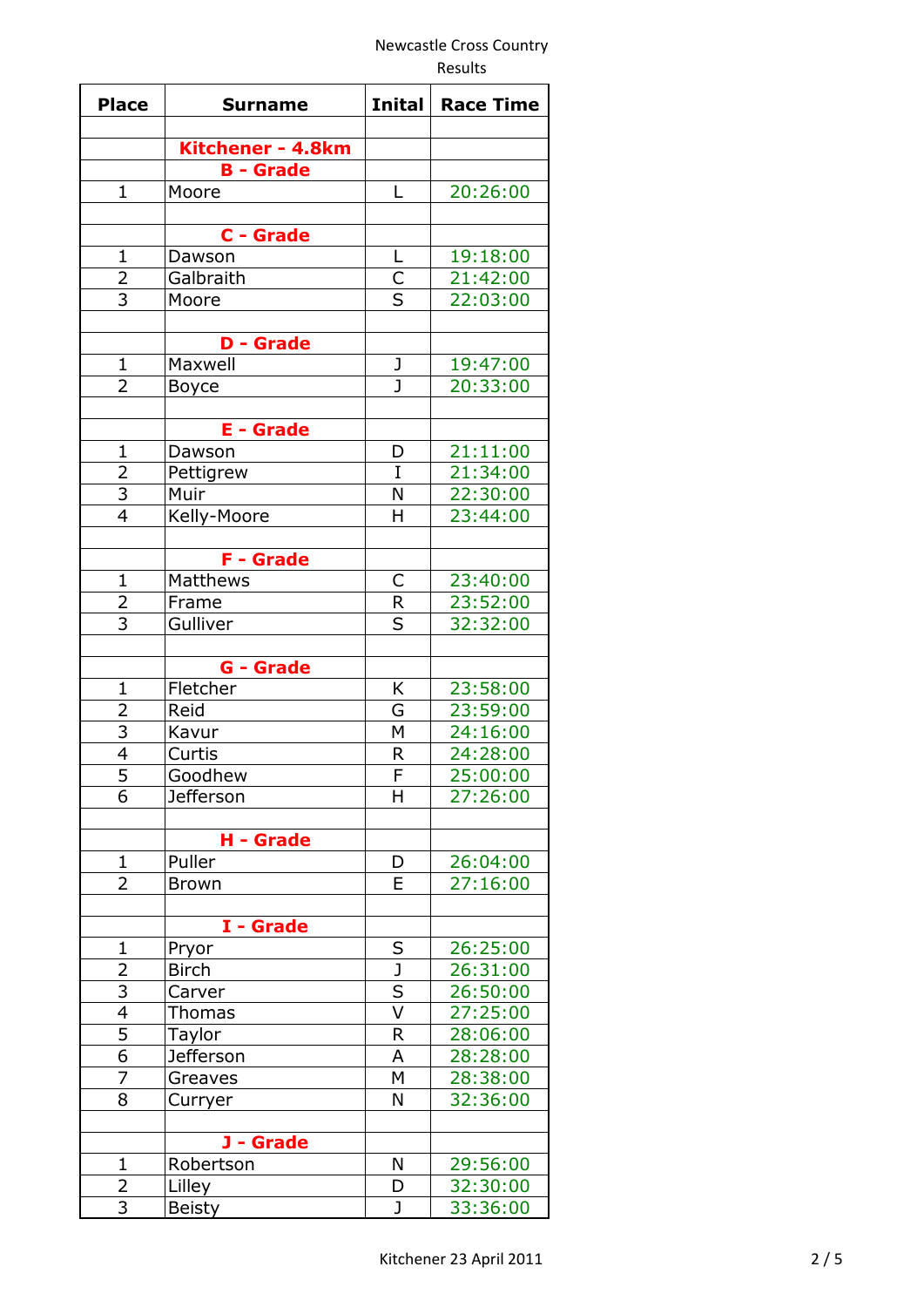|                         |                    | Results        |                  |
|-------------------------|--------------------|----------------|------------------|
| <b>Place</b>            | <b>Surname</b>     | <b>Inital</b>  | <b>Race Time</b> |
| 4                       | Quinn              | S              | 35:57:00         |
| $\overline{5}$          | <b>Bunn</b>        | $\top$         | 38:29:00         |
| 6                       | Chappell           | N              | 38:30:00         |
|                         | <b>New Runners</b> |                |                  |
| $\mathbf{1}$            | Cain               | N              | 20:44:00         |
| $\overline{2}$          | Vandenberg         | T              | 21:03:00         |
| $\overline{3}$          | <b>Davies</b>      | R              | 21:07:00         |
| $\overline{4}$          | Priestley          | E              | 21:38:00         |
| $\overline{5}$          | Milford            | J              | 23:01:00         |
| $\overline{6}$          | Davies             | P              | 23:05:00         |
| $\overline{7}$          | Milford            | N              | 23:31:00         |
| $\overline{8}$          | Jordan             | M              | 24:14:00         |
| 9                       | Dawson             | A              | 24:47:00         |
| 10                      | Harris             | G              | 25:35:00         |
| 11                      | Gallegos           | K              | 31:37:00         |
| 12                      | Cole               | T              | 32:51:00         |
|                         |                    |                |                  |
|                         | Kitchener - 3km    |                |                  |
|                         | <b>B</b> - Grade   |                |                  |
| 1                       | Daly               | I              | 11:40:00         |
| $\overline{2}$          | Muir               | $\top$         | 12:01:00         |
| 3                       | Clark              | Α              | 12:29:00         |
|                         | C - Grade          |                |                  |
| $\mathbf{1}$            | Greaves            | R              | 12:57:00         |
|                         |                    |                |                  |
|                         | <b>D</b> - Grade   |                |                  |
| $\mathbf{1}$            | Del Caro           | G              | 12:56:00         |
| $\overline{2}$          | Johnson            | С              | 13:22:00         |
| 3                       | Goodhew            | R              | 13:54:00         |
| $\overline{4}$          | Price              | K              | 14:35:00         |
|                         | <b>E</b> - Grade   |                |                  |
| $\mathbf 1$             | Doley              | H              | 13:32:00         |
| $\overline{2}$          | <b>Bugbird</b>     | S              | 13:35:00         |
| 3                       | Curtis             | E              | 13:42:00         |
| $\overline{4}$          | Dawson             | $\overline{B}$ | 14:13:00         |
| 5                       | Young              | L              | 14:36:00         |
| 6                       | Goodhew            | C              | 14:47:00         |
| 7                       | Karn               | $\overline{F}$ | 15:55:00         |
| 8                       | Greaves            | P              | 16:10:00         |
|                         | <b>F</b> - Grade   |                |                  |
| $\mathbf 1$             | Johnson            | L              | 14:14:00         |
| 2                       | Richards           | A              | 14:30:00         |
| 3                       | Moore              | I              | 14:53:00         |
| $\overline{\mathbf{4}}$ | Curtis             | D              | 15:04:00         |
| 5                       | Johnson            | J              | 15:12:00         |
| 6                       | Hillyard           | А              | 15:13:00         |
| 7                       | Greaves            | D              | 15:19:00         |
|                         |                    |                |                  |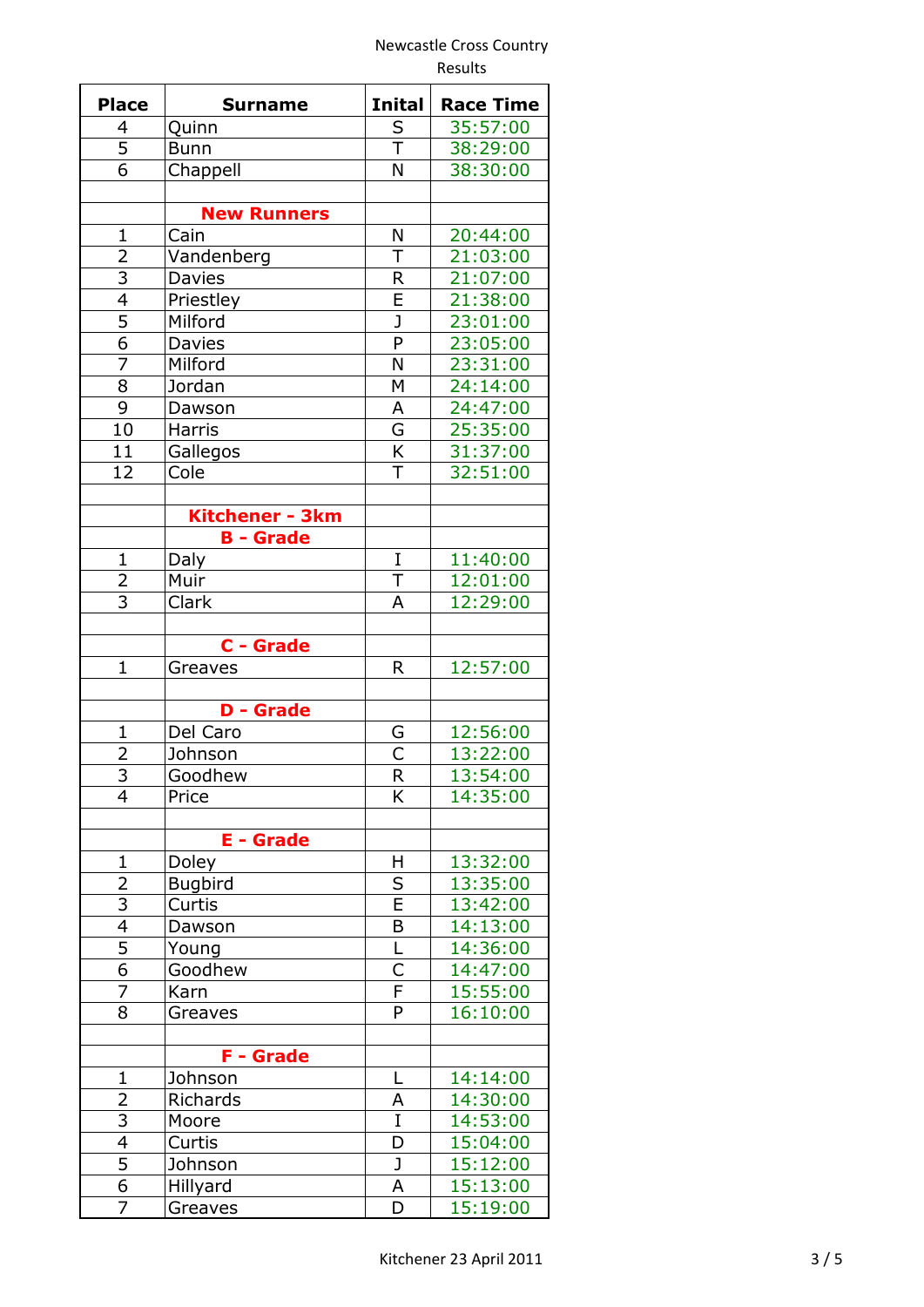|                         |                    |                         | Results          |  |
|-------------------------|--------------------|-------------------------|------------------|--|
| <b>Place</b>            | <b>Surname</b>     | <b>Inital</b>           | <b>Race Time</b> |  |
| 8                       | Coombes            | С                       | 15:44:00         |  |
| $\overline{9}$          | Coombes            | L                       | 16:39:00         |  |
| 10                      | Gulliver           | S                       | 29:03:00         |  |
|                         |                    |                         |                  |  |
| $\overline{1}$          | <b>G</b> - Grade   | J                       |                  |  |
|                         | <b>Boyce</b>       | E                       | 15:27:00         |  |
| $rac{2}{3}$             | Clark              | H                       | 15:49:00         |  |
|                         | Curryer            |                         | 20:51:00         |  |
|                         | H - Grade          |                         |                  |  |
| $\mathbf{1}$            | Muir               | J                       | 15:00:00         |  |
| $\overline{2}$          | Coombes            | M                       | 16:44:00         |  |
| $\overline{3}$          | Coombes            | Y                       | 17:00:00         |  |
| $\overline{\mathbf{4}}$ | Moore              | C                       | 17:01:00         |  |
| $\overline{5}$          | Curtis             | M                       | 17:18:00         |  |
| $\overline{6}$          | Doley              | M                       | 17:44:00         |  |
|                         |                    |                         |                  |  |
|                         | I - Grade          |                         |                  |  |
| $\mathbf{1}$            | Maxwell            | K                       | 16:29:00         |  |
| $\overline{2}$          | Maxwell            |                         | 16:41:00         |  |
|                         | Johnson            | $\frac{C}{D}$           | 17:05:00         |  |
| $\frac{3}{4}$           | Rumbel             |                         | 17:27:00         |  |
| $\overline{5}$          | Price              | J                       | 18:16:00         |  |
|                         |                    |                         |                  |  |
|                         | J - Grade          |                         |                  |  |
| $\mathbf 1$             | Young              | K                       | 18:22:00         |  |
| $\overline{2}$          | Maurer             | Η                       | 18:57:00         |  |
| $\frac{3}{4}$           | Richards           | C                       | 19:34:00         |  |
|                         | Scotchmer          | $\overline{\mathsf{v}}$ | 19:38:00         |  |
| $\overline{5}$          | Sloan              | N                       | 19:50:00         |  |
| 6                       | <b>Boyce</b>       | T                       | 20:30:00         |  |
| 7                       | Rumbel             | Α                       | 20:31:00         |  |
| 8                       | Boyce              | R                       | 20:41:00         |  |
| 9                       | Moore              | А                       | 21:08:00         |  |
| 10                      | Ashton             | Μ                       | 21:24:00         |  |
| 11                      | McClenahan         | J                       | 22:04:00         |  |
| 12                      | Rumbel             | R                       | 22:21:00         |  |
| 13                      | Hillyard           | G                       | 23:15:00         |  |
| 14                      | Sloan              | D                       | 23:23:00         |  |
| 15                      | Puller             | Y                       | 23:28:00         |  |
| 16                      | Sloan              | C                       | 23:30:00         |  |
| 17                      | Rumbel             | I                       | 24:48:00         |  |
| 18                      | Rumbel             | R                       | 24:55:00         |  |
| 19                      | Gulliver           | E                       | 25:13:00         |  |
| 20                      | Rumbel             | K                       | 25:52:00         |  |
| 21                      | Sloan              | K                       | 29:38:00         |  |
| 22                      | Thompson           | S                       | 29:53:00         |  |
| 23                      | Curryer            | L                       | 32:11:00         |  |
|                         |                    |                         |                  |  |
|                         | <b>New Runners</b> |                         |                  |  |
| $\mathbf 1$             | Karn               | С                       | 12:26:00         |  |